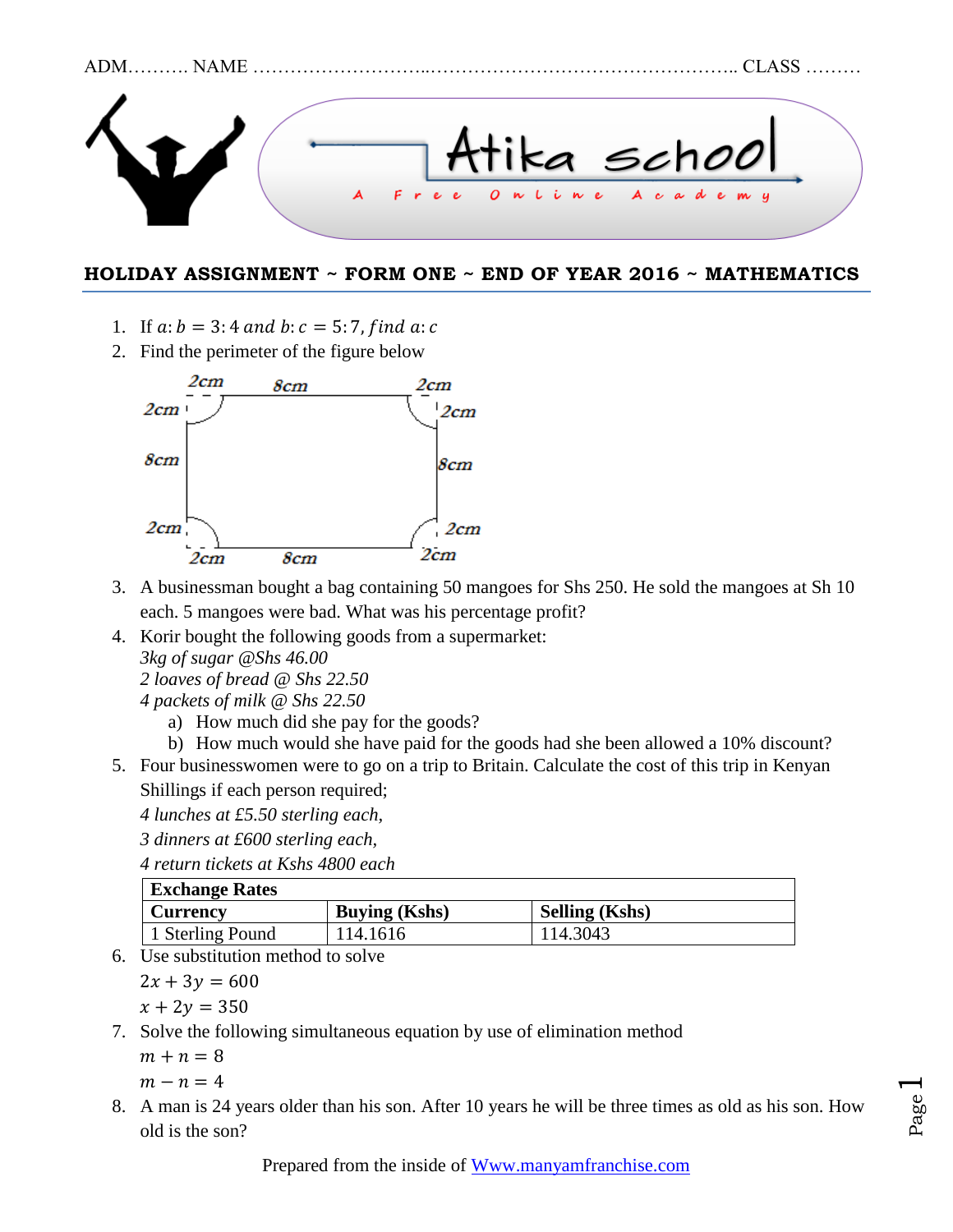9. Solve for  $x$ ;  $\mathcal{X}$  $\frac{+5}{3} = \frac{5}{4}$ 4

10. The table below shows a timetable for a public service vehicle plying between two towns A and D via town B and C.

| <b>Town</b> | <b>Arrival time</b>      | Departure time |
|-------------|--------------------------|----------------|
|             | $\overline{\phantom{0}}$ | $8:20$ a.m.    |
|             | $10:40$ a.m.             | $11:00$ a.m.   |
|             | $2:30$ p.m.              | $2:50$ p.m.    |
|             | $4.00$ p.m.              |                |

- a) At what time does the vehicle leave town A?
- b) At what time does the vehicle arrive at town D?
- c) How long does it take to travel from town C to town D?
- d) How long does it take to travel from town A to town D?
- e) How long does it take to travel from town A to town B?
- f) What is the average speed for the whole journey?
- 11. What is the mass of water that can fill a cylindrical tank whose diameter and height are 2.8M and 3M respectively? (take density of water as 1KG/L)

12.

- a) A school water tank has a radius of 2.1M and a height of 450CM. how many litres of water does it carry when full?
- b) If the school uses 5000 litres of water a day, approximately how many days will the full tank last?
- 13. Muya had a  $6\frac{1}{3}$  $\frac{1}{2}$  ha piece of land. He donated  $\frac{1}{8}$  ha to a children's home. The rest of the land was shared equally between his son and daughter. Find the size of land that each child got.
- 14. A rectangular time measures 20CM by 20CM by 30CM. what is its capacity in litres
- 15. A school water tank has a radius of 2.1M and a height of 450CM.
	- a) How many litres of water does it carry when full?
	- b) If the school uses 5000 litres of water a day, approximately how many days will the full tank last?
- 16. 1.5 litres of water (density  $1g/cm<sup>3</sup>$ ) is added to 5 litres of alcohol (density  $0.8g/cm<sup>3</sup>$ ). Calculate the density of the mixture.
- 17. Solve the simultaneous equations by elimination method;

```
a)
5m + 2n = 193m - 4n = 1b)
9x - y + 7 = 013x - 4y + 5 = 0c)
x + 3y = 85x + 7y = 24
```

$$
P_{\text{age}}2
$$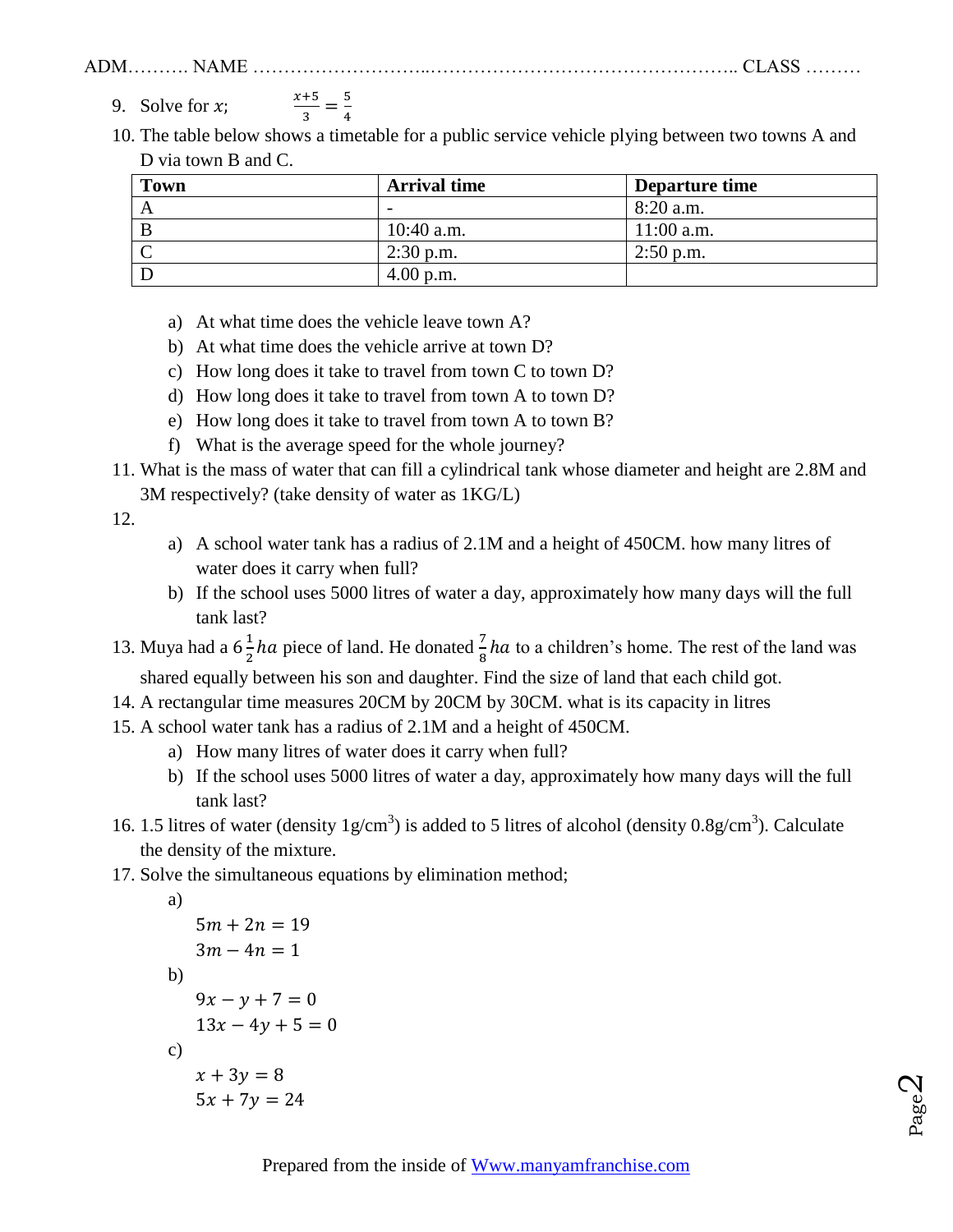- 18. A Canadian on a tour in Kenya converted 5600 Canadian Dollars to Kenyan Shillings for hotel accommodation and other miscellaneous expenses in the country. He was in Kenya for 20 days and stayed in a hotel paying Sh 3500 per day full board. He also hired a self-drive car for Sh. 7000 per day and bought curios worth Sh. 15000. He donated the balance to a children's home. Given that 1 Canadian Dollar is selling at Shs 52.1572 and buying at Shs. 52.0784, calculate in Shs
	- a) His total expenditure on accommodation and car hire
	- b) The amount of money he donated to children's home
- 19. The table below shows the amount charged for hiring a car for a given distance

| (KM)<br>covered<br>$\cup$ istance $\in$ | -<br>1 V | -<br>σr<br>∠∪     | -<br>$\sim$<br>υU     | 40                    | $\epsilon$<br>IJΩ |
|-----------------------------------------|----------|-------------------|-----------------------|-----------------------|-------------------|
| ~·<br>Kshs.<br>Unarges                  |          | $\Omega$<br>1 V V | $\sim$ $\sim$<br>⊥ ∠J | $\sim$ $\sim$<br>1.JU | $ -$<br>. .       |

- a) Draw a graph of the charges against the distance covered
- b) From your graph, how much money is charged for a distance of;
	- i. 28KM
	- ii. 33KM
	- iii. 42Km
- c) The distance covered if the following amounts are charged;
	- i. Shs. 131
	- ii. Shs. 140
	- iii. Shs. 190
- d) Find the standing charge

20. Express 341.0032 to;

- a) 3 d.p
- b) 3 s.f
- c)  $2$  s.f
- 21. Find the ratio of a:c if;

$$
a: x = 3:1, x: 2 = 4:1, 2: c = 2:1
$$

22. Which of this fraction is greater?

 $3:5$  or  $6:11$ 

23. Simplify by use of common factors;

a) 
$$
\frac{4xy-3x+8y^2-6y}{8y-6}
$$

24. Find the square roots of the following numbers by the use of mathematical tables

- a) 0.009823
- b) 689,341
- 25. Three bells ring at intervals of 9 minutes, 15 minutes and 21 minutes. The bells will ring next together at 11:00 P.M Find the time the bells had rang together.

26. Evaluate: 
$$
\frac{\frac{1}{4} + \frac{1}{5} \div \frac{1}{2} of \frac{1}{3}}{\frac{1}{2} of [\frac{4}{5} - \frac{3}{4} + \frac{1}{2}]}
$$

27. Which of the following numbers are divisible by 2, 3 and 4; 1080, 1842, 9216, 65432, 12636

Page

ო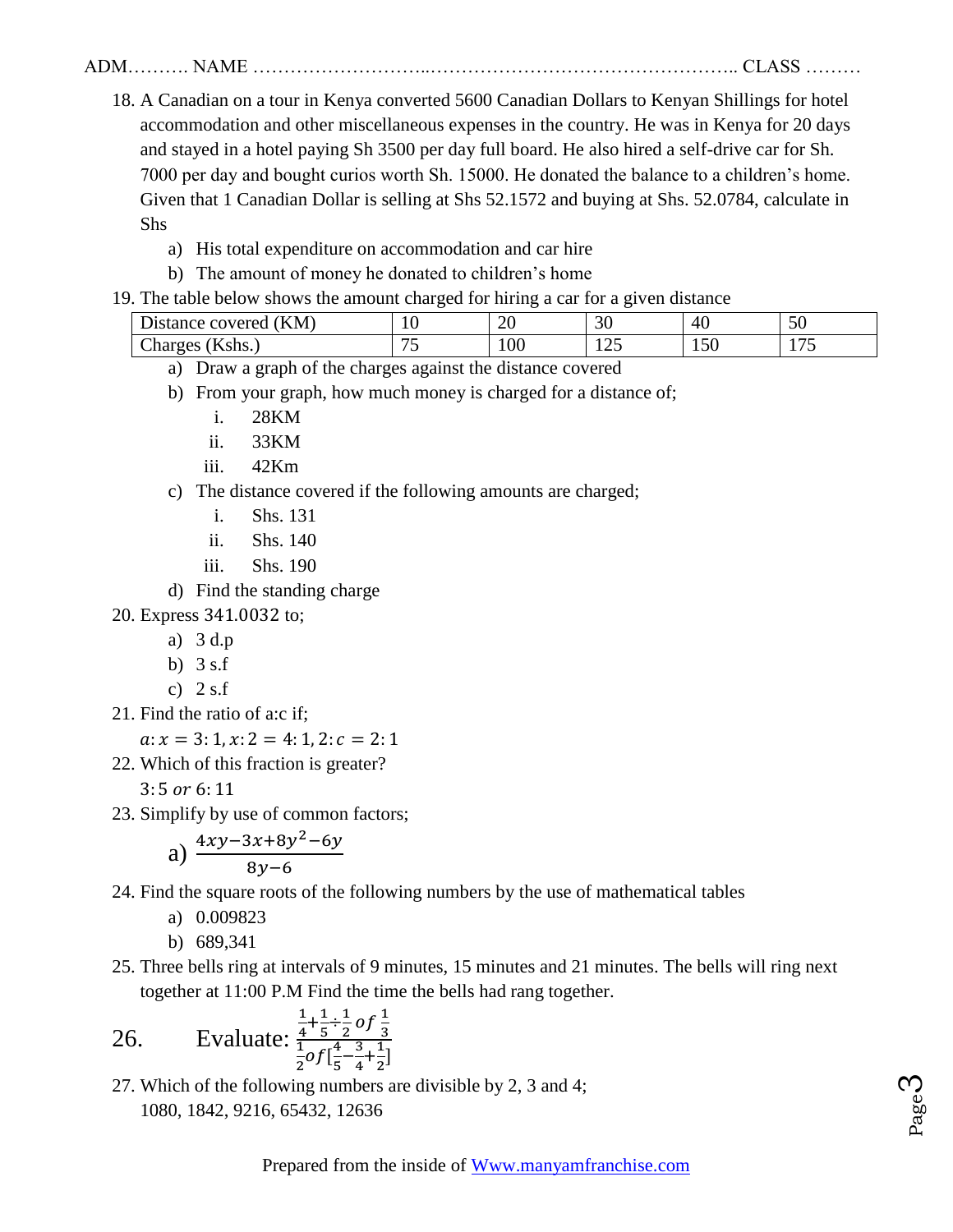Page

4

28. Arrange the following fractions in ascending order

11 7 5 11 1  $14'10'6$ J  $15'2$ 

29. Find of the shaded region in the diagram below



- 30. The length of a rectangle is three times its breadth. Find its area
- 31. In Nyahururu Munyaka Mixed School of 640 pupils,  $\frac{1}{4}$  are girls, of these girls  $\frac{3}{4}$  study Agriculture
	- a) Calculate the number of girls who do Agriculture
	- b)  $\frac{3}{8}$  of the total number of students study business and of those who study Business  $\frac{8}{15}$  are boys. What fractions of the girls study Business?
- 32. Ten men working six hours a day can do a certain job in 12 days. How long would 8 men working 12 hours a day complete the same job
- 33. The ratio of the amount of copper to the amount of Aluminium used to make an alloy is 3:8. If there is 39 kg of copper, how much of aluminium is required to make the alloy?
- 34. Three businessmen, Peter, John and Thomas share a profit of Sh. 620 000. Peter gets  $3\frac{1}{3}$  $\frac{1}{2}$  times as much as John and John  $1\frac{1}{3}$  $\frac{1}{2}$  times as much as Thomas. Find the amount of money each gets.
- 35. Mark spent half of his July salary on school fees, one-eighth on farming and two thirds of the remainder on food. Calculate his July salary if he spent Ksh. 3200 on food. Give your answer in;
	- a) Numerals
	- b) Words
- 36. Simplify;

a) 
$$
\frac{7y^2 + y^3}{7y + y}
$$
  
b) 
$$
\frac{2r - 3}{4} + \frac{1 - r}{3}
$$

- 37. It takes 10 workers 12 days working 6 hours a day to harvest maize in a farm. How many days would 50 workers working 12 hours a day take to harvest the maize?
- 38. Show how the following problems can be solved using a number line?

a) 
$$
(+8)+(+7)
$$

- b)  $(-7)+(+2)$
- c)  $(-6)+(+4)+(-8)$
- d)  $(+3)-(+2)$
- e)  $(-14)-(-5)$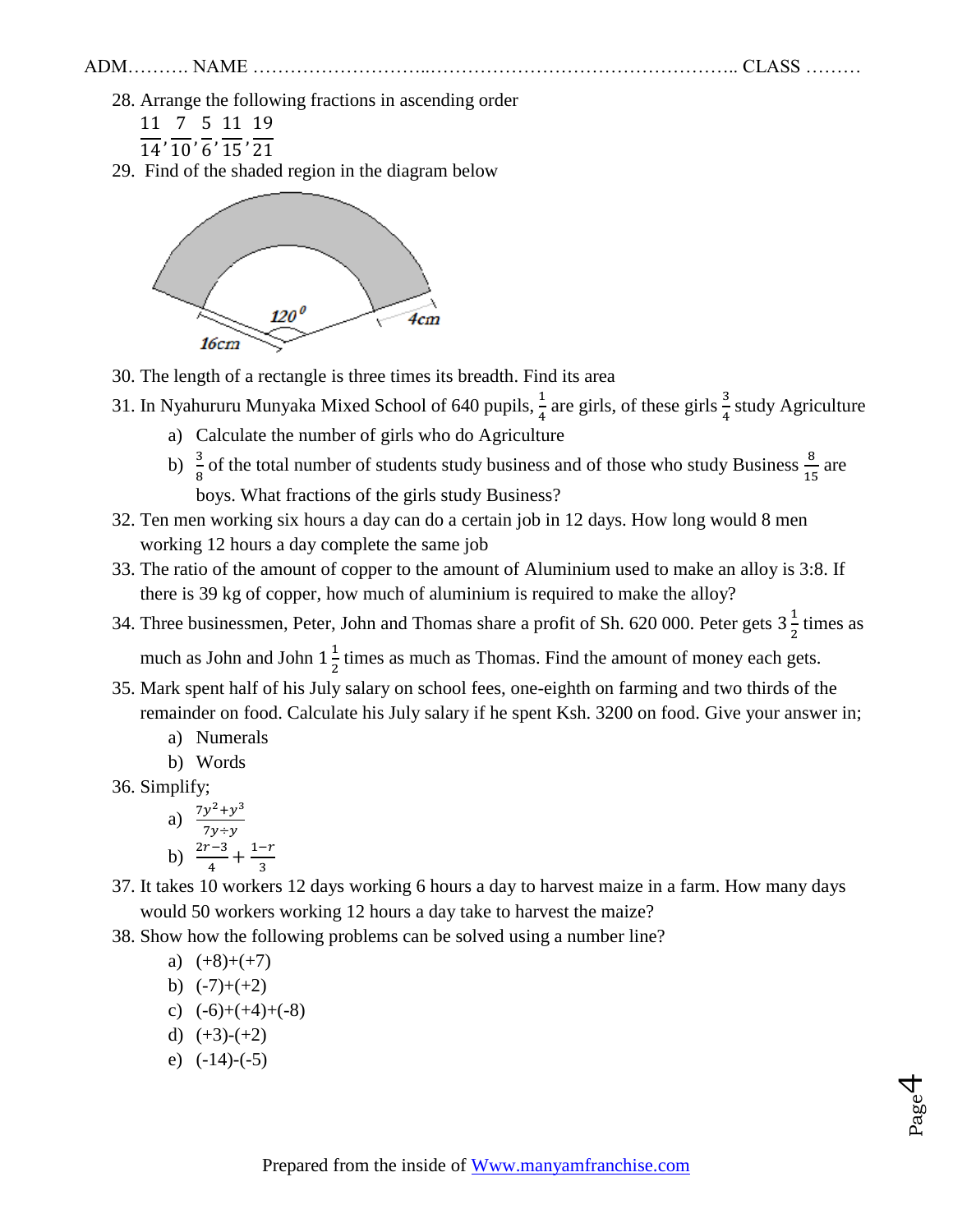- 39. A biscuits producing company packs biscuits in packets of 18, 48 or 60 biscuits each. What is the smallest number of biscuits that can be packed in any of these quantities without any biscuit left over?
- 40. Transpose y in;  $\frac{2y+x}{3} = \frac{7}{3}$  $\overline{\mathbf{c}}$
- 41. Solve for the unknown;
	- a)  $\frac{y+3}{3} \frac{y}{3}$  $\frac{-3}{4} = \frac{1}{12}$  $\mathbf 1$ b)  $\frac{0.5}{x} - 3 = 1 + \frac{8}{x}$  $\mathcal{X}$
- 42. The reading of liquid in a measuring cylinder is  $45 \text{cm}^3$ . A solid of mass 150g is put into the container. If the density of the solid is  $8.6$  g/cm<sup>3</sup>, find the new reading.
- 43. An arc PQ of a circle of radius 15cm subtends an angle of  $160<sup>0</sup>$  at the centre of the circle. Find the length of the arc PO. Take  $\pi = 3.142$
- 44. A room has two windows, each measuring 1M by 1.5M and a door measuring 2M by 1M. The walls are 3M by 3M each. Find the cost of painting the inner surface of the walls at Sh.25 per  $M^2$
- 45. In a certain commercial bank, customers may withdraw cash through one of the two tellers at the counter. On average, one teller takes 3 minutes while the other teller takes 5 minutes to serve a customer. If the two tellers start to serve the customers at the same time, find the shortest time it takes to serve 200 customers
- 46. Without using a calculator, evaluate;  $-2(5+3) \overline{\phantom{0}}$
- 47. A fruit vendor bought 1948 oranges on a Thursday and sold 750 of them on the same day. On Friday, he sold 240 more oranges than on Thursday. On Saturday he bought 560 more oranges. Later that day, he sold all the oranges he had at a price of Ksh 8 each. Calculate the amount of money the vendor obtained from the sales of Saturday.
- 48. Three people. Korir, Wangare and Hassan contributed money to start a business. Korir contributed a quarter of the total amount and Wangare two fifth of the remainder. Hassan's contribution was one and halftimes that of Korir. They borrowed the rest of the money from the bank which was Shs 60000 less than Hassan's contribution. Find the total amount required to start a business
- 49. A business woman bought 288 bananas at Sh 10 for every 12. She sold all of them at Sh. 20 for every 18. What was her percentage profit?
- 50. A sales woman is paid a commission of 2% on goods worth over Kshs. 106,000. She is also paid a monthly salary of Kshs. 12000. In a certain month, she sold 360 handbags at Kshs 500 each.
	- a) Calculate the saleswoman's earning that month
	- b) The following month, the saleswoman's monthly salary increased by 10%. Her total earnings that month were Kshs. 17, 600. Calculate;
		- i. The total amount of money received from the sales of handbags that month
		- ii. The number of handbags sold that month
- 51. Jane's weight is 556N, what is her mass in Kg. (*take*  $g = 9.8N$ )
- 52. Without using a calculator, Evaluate;

a) 
$$
\frac{[28-(-18)]}{-2} - \frac{[15-(-2)(-6)]}{3}
$$

Prepared from the inside of [Www.manyamfranchise.com](http://www.manyamfranchise.com/)